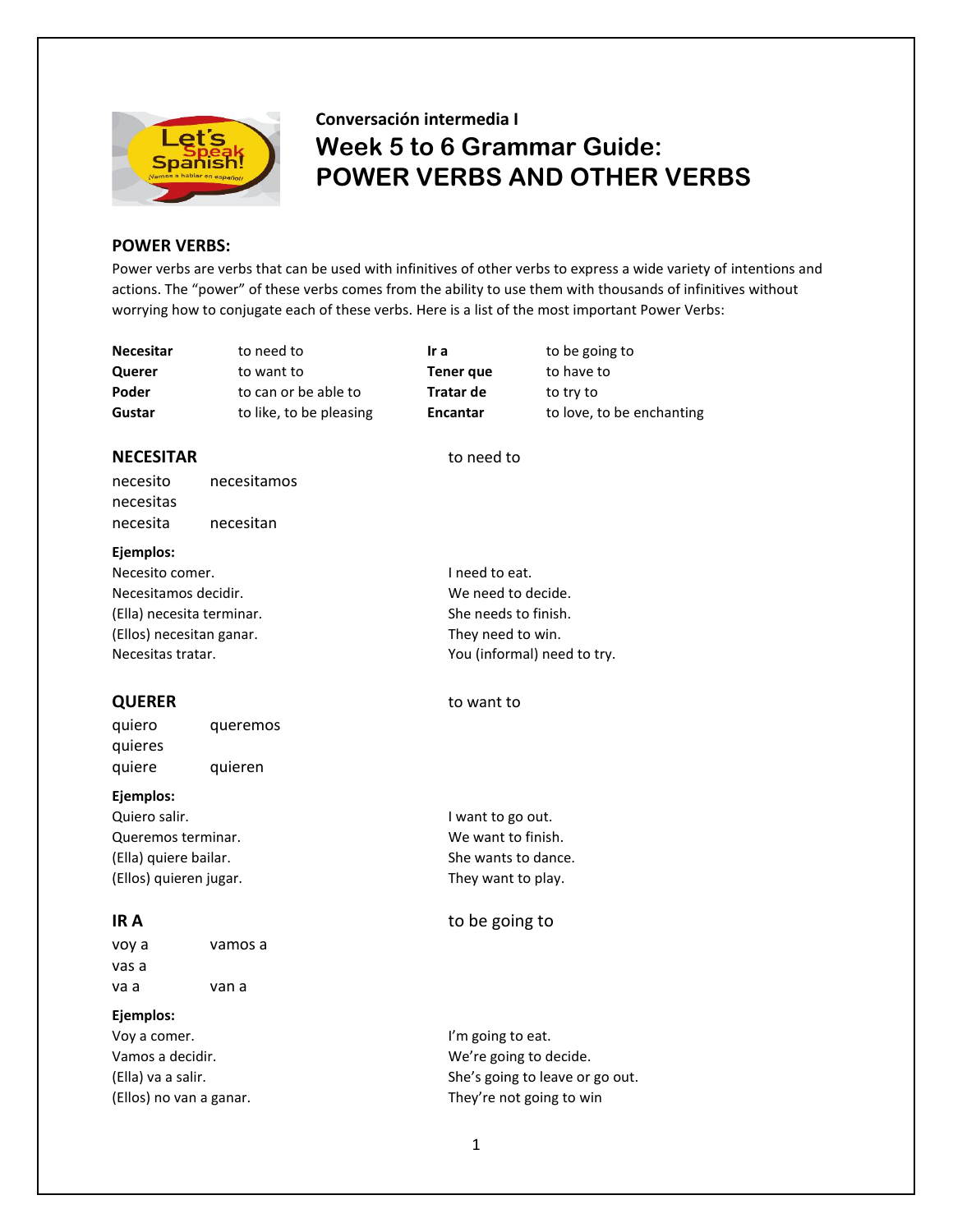# **TENER QUE** to have to tengo que tenemos que tienes que tiene que tienen que **Ejemplos:** Tengo que salir. **I have to go out.** I have to go out. Tenemos que terminar. Tenemos que terminar. (Ella) tiene que bailar. She has to dance. (Ellos) no tienen que ganar. They don't have to win. **PODER** to be able to puedo podemos puedes puede pueden **Ejemplos:** Puedo cantar. **I can sing.** I can sing. Podemos jugar. The cannot be a set of the cannot we can play. (Ella) no puede recordar. She can't remember. (Ellos) no pueden ganar. They can't win. **TRATAR DE** (to try to) **ESTAR TRATANDO DE** (to be trying to) trato de tratamos que estoy tratando de estamos tratando de tratas de estás tratando de trata de tratan de está tratando de están tratando de **Ejemplos:** Trato de (estoy tratando de) terminar. I'm trying to finish. Tratamos de (estamos tratando de) recordar. We're trying to remember (Ella) trata de (está tratando de) bailar. She's trying to dance. (Ellos) no tratan (no están tratando de) de ganar. They're not trying to win. **GUSTAR and ENCANTAR** to like to or love to me gusta (encanta) nos gusta (encanta)

te gusta (encanta) le gusta (encanta) les gusta (encanta)

### **Ejemplos:**

Me gusta comer. The same state of the state of the state of the state of the state of the state of the state of the state of the state of the state of the state of the state of the state of the state of the state of the st No les gusta perder. They don't like to lose.

Nos encanta viajar. Nos encanta viajar. Le gusta correr. The original correct the state of the state of the state of the state of the state of the state of the state of the state of the state of the state of the state of the state of the state of the state of th

**Special Note:** Gustar and encantar can also be used with nouns; but when they are paired with a noun, they must be singular or plural like the noun:

| Me encanta la comida.       | I love the food.       |
|-----------------------------|------------------------|
| Me gustan las manzanas.     | I like the apples.     |
| Nos gusta el juego.         | We like the game.      |
| Nos encantan los mariachis. | We love the mariachis. |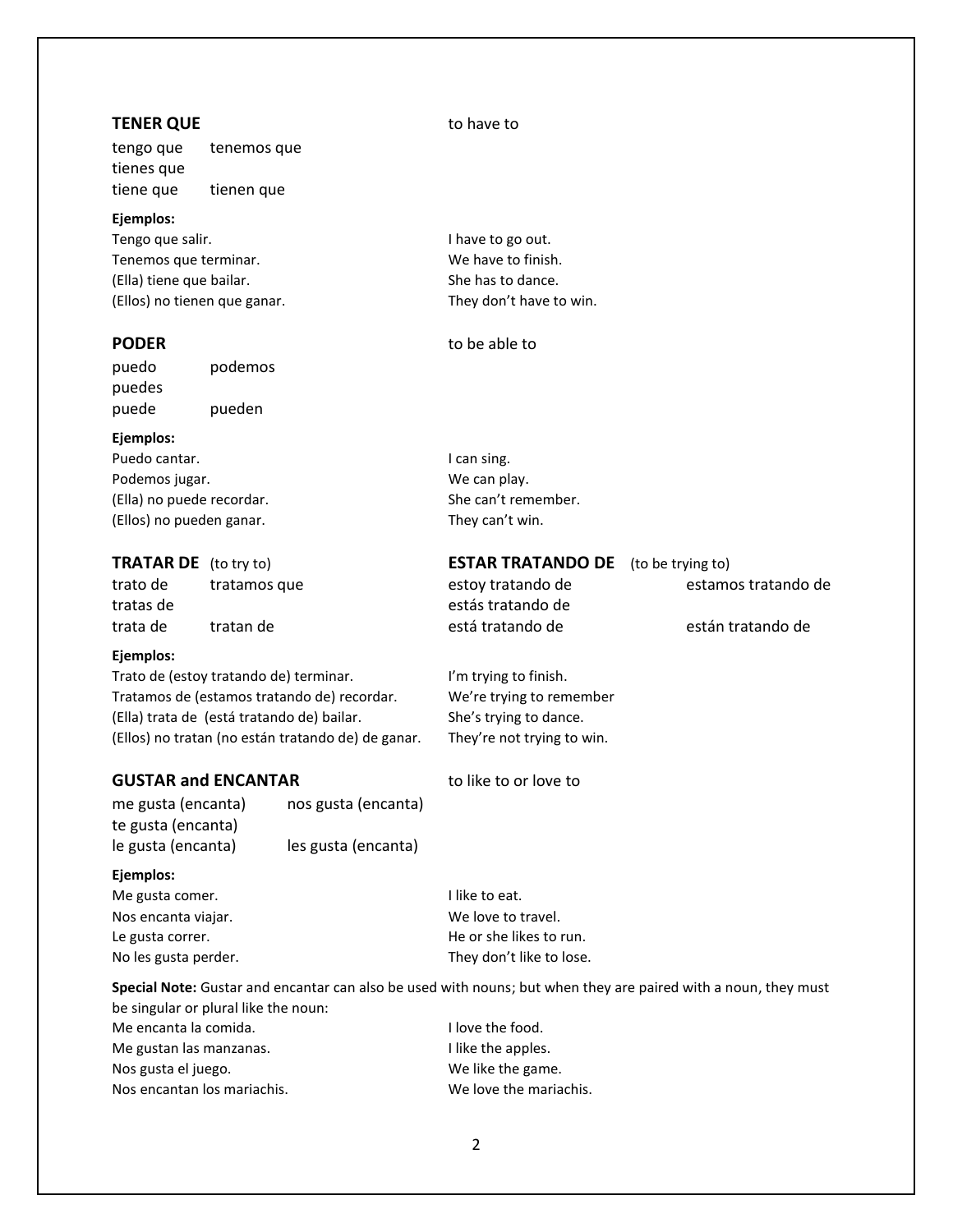## Ser un poco más educado. (To be a little more polite)

| me gustaría            | nos gustaría | me encantaría                | nos encantaría |
|------------------------|--------------|------------------------------|----------------|
| te gustaría            |              | te encantaría                |                |
| le gustaría            | les gustaría | le encantaría                | les encantaría |
| Ejemplos:              |              |                              |                |
| Me gustaría comer.     |              | I would like to eat.         |                |
| Nos encantaría viajar. |              | We would love to travel.     |                |
| Le gustaría correr.    |              | He or she would like to run. |                |

## **Otros verbos como gustar y encantar:** (But not typically used with infinitives)

Les encantaría ganar. They would love to win.

| Me duele        | It hurts me (I have a pain or ache) |
|-----------------|-------------------------------------|
| la cabeza       | my head                             |
| la garganta     | my throat                           |
| el estómago     | my stomach                          |
| la muela        | my tooth (molar)                    |
| Me duelen       | They hurt me                        |
| los pies        | my feet                             |
| Me fascina      | It fascinates me                    |
| Me falta        | I'm missing (It's lacking to me)    |
| Me interesa     | It interests me                     |
| Me parece (que) | It seems to me (that)               |
| Me molesta      | It bothers me                       |

## **EL ORDEN DE LAS PALABRAS** (Word order and personal "a")

| Quiero ayudar a María.               | I want to help María.          |
|--------------------------------------|--------------------------------|
| Quiero ayudarla.                     | I want to help her.            |
| Necesicito invitar a Juan.           | I need to invite Juan.         |
| Necesito invitarlo.                  | I need to invide him.          |
| Tengo que arreglar el carro.         | I have to fix the car.         |
| Tengo que arreglarlo.                | I have to fix it.              |
| Puedo visitar a Ana.                 | I can visit Ana                |
| Puedo visitarla.                     | I can visit her.               |
| Voy a mirrar la pelicula.            | I'm going to watch the movie.  |
| Voy a mirar <b>la</b> .              | I'm going to watch it.         |
| Estoy tratando de tocar la guitarra. | I'm trying to play the guitar. |
| Estoy tratando de tocarla.           | I'm trying to play it.         |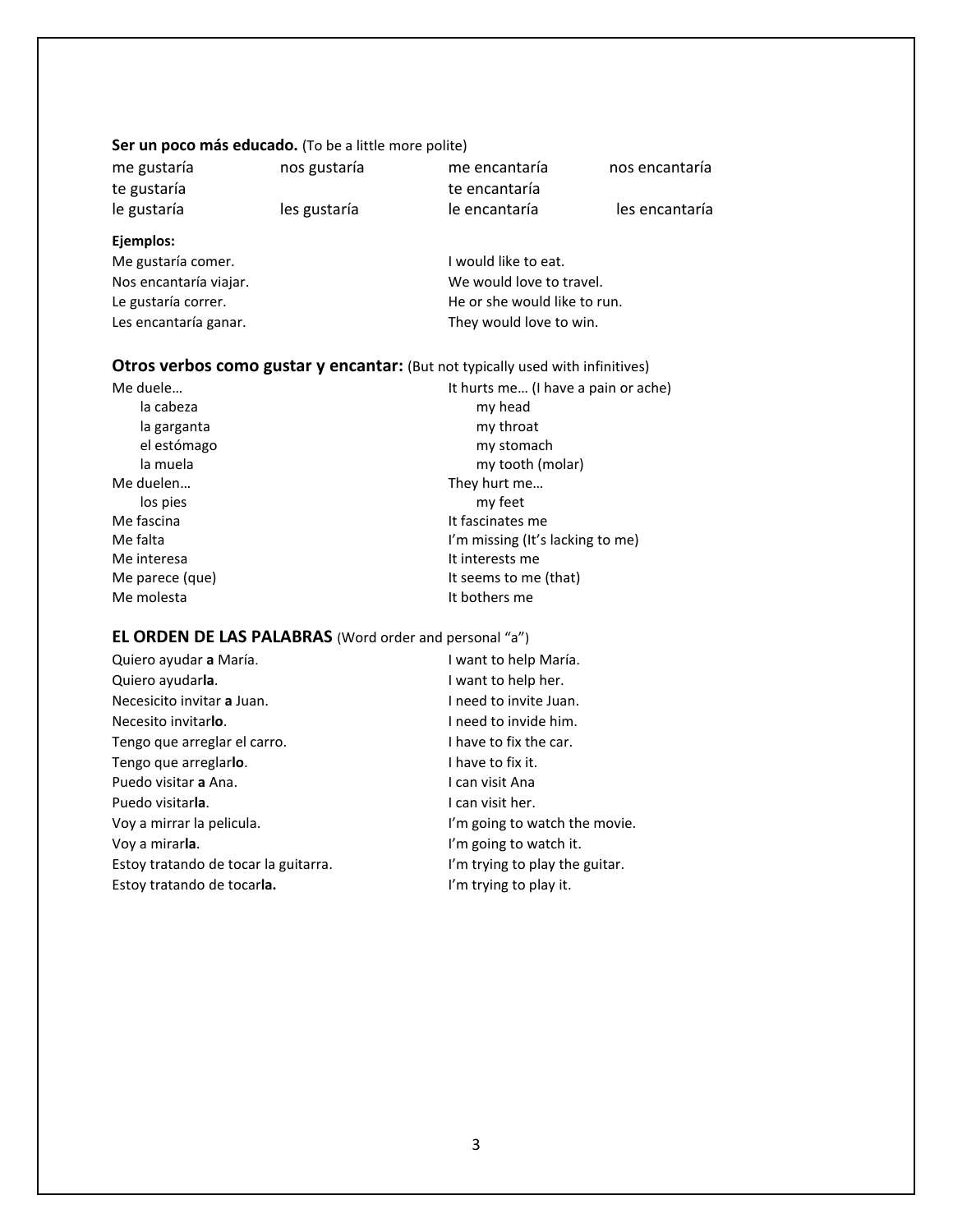## **OTRAS PALABRAS USADAS CON INFINITIVOS** (Other words used with infinitives)

## **ES + ADJECTIVO** It's…

Es divertido jugar **It's fun to play** Es defícil entender **It's difficult to understand** Es útil practicar **It's useful to practice** Es inútil (no es útil) tratar It's useless to try

Hay que estudiar The Manus of the You have to read

## **DEBES, DEBERÍAS\*** You ought to, you should

Debes ayudar Now and The You ought to help Debes contestar Theorem 2012 Contestant Manuscript Contest and You ought to answer Deberías recordar You should remember No deberías olvidar **You shouldn't forget** Deberías escuchar **You should listen** \*Deberías is a little more polite, similar to gustaría.

Es importante escuchar **It's important to listen** No es importante recordar **It's not important to remember** No es fácil entender **It's not easy to understand** 

**HAY QUE** You (we) have to, one has to Hay que regresar Mateus Communication and May due to return